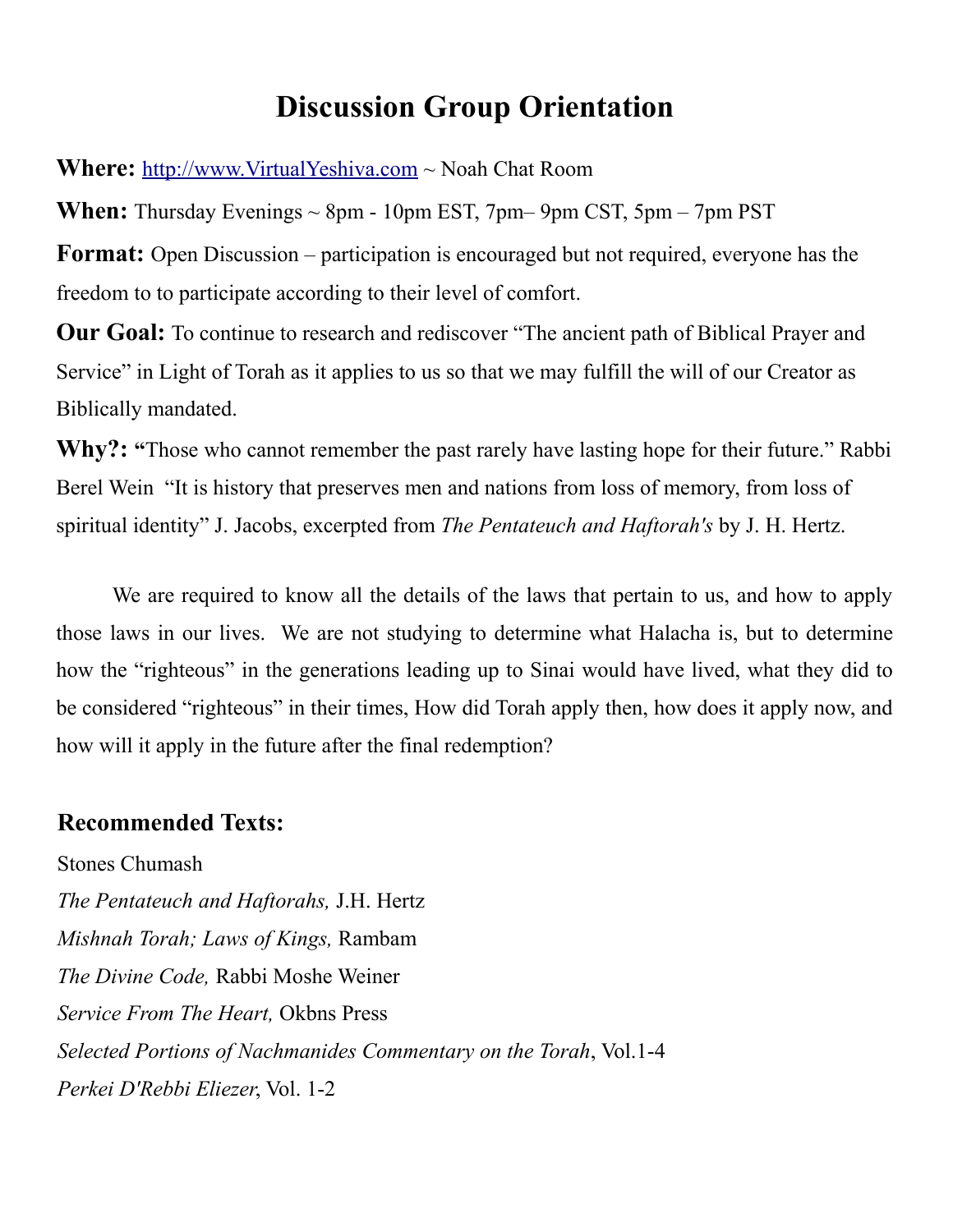### **Other Acceptable Sources:**

- 1. Any Orthodox or Rabbinically approved Commentaries, Lecture Notes, Articles, websites etc....
- 2. Note\* Be sure to verify the website's persuasion, making sure to only bring Orthodox sources to the discussion group.
- 3. Any Information shared or presented to the group must include your reference.

### **Discussion Room Rules:**

#### **Every one is welcome to join us and participate with these guidelines being adhered to:**

- Proselytizing will result in immediate removal.
- We are not here to attack xians or Islam/Muslims or any other known faith or religion. Although, it should understand that we will discuss Torah as it applies to Righteous Gentiles (Observant Noahides) and that may at some point step on someone's toes (even ours).
- Participation is encouraged but not required, everyone has the freedom to participate according to their level of comfort.
- In order to create an atmosphere conducive to learning, our posts need to stay on topic during the class; we can visit before or after.
- Questions that pertain to the topic can be posted at any time and are encouraged
- The last part of our discussion will be open for honest and sincere questions should people of other persuasions have any.
- We are not here to discuss other noahide groups and/or what we think about others.
- This is "neutral" ground, meaning that everyone is welcome and will not be ridiculed, demeaned, or attacked.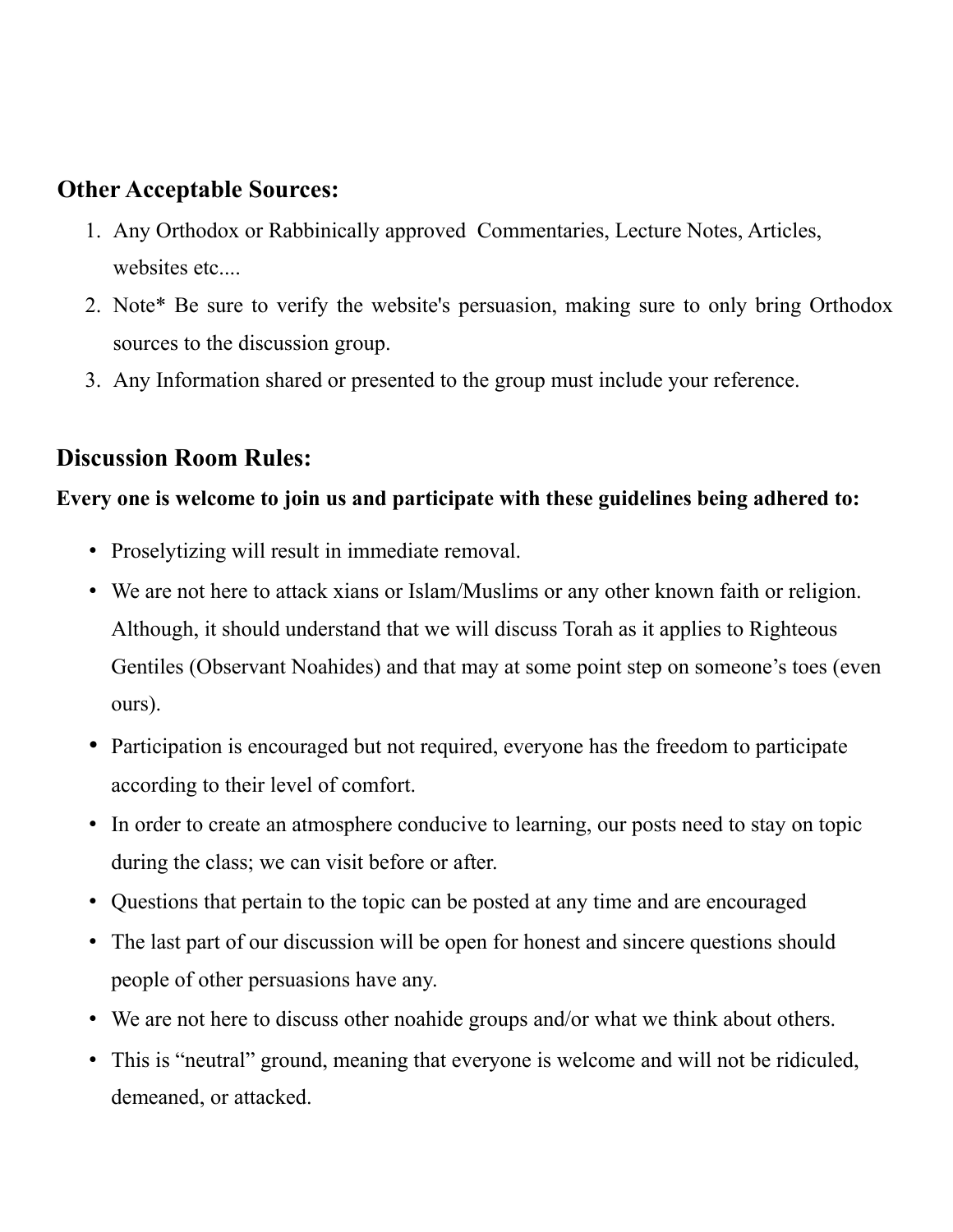• Any one who does so will be warned once, muted or removed from the group. This is subject to updating as the need arises.

## **Please review below our class etiquette:**

One of the most common concerns people voice about the online environment is the challenge of being limited to the written word. However, there are limitations in all mediums. I'm sure we have all said something we wished we could take back. In this medium, we have the benefit of thinking before we "speak" (post) and committing ourselves to a statement that is incorrect - or insensitive.

Just as our society has rules of conduct which govern our interactions with one another in the face-to-face (f2f) environment, so, too, does the virtual community have rules of conduct for our electronic interactions. You are, no doubt, familiar with the word *etiquette* - in the online environment, we use the term *netiquette.*

Effective communicators are attentive to tone of voice and body language (visual cues) in f2f interactions. We need to also be attentive to those areas in our virtual interactions. The fact that we are not in a f2f environment does not eliminate the need for us to be mindful of the tone of our messages ("Respond to me as soon as possible" sets a different tone than does "Please respond to me as soon as possible.") as well as their visual appearance ("PLEASE CALL ME" is viewed differently than "Please call me.")

# **Other recommendations include**

- Stay on topic. While discussion is encouraged in our classrooms, rambling and off-topic conversations are not conducive to a quality learning experience.
- Questions are wonderful and welcomed. **Remember to be respectful.**
- Maintain professional and respectful dialogue at all times. Just as you shouldn't drive when you are angry, you should not send responses when you are mad at someone.